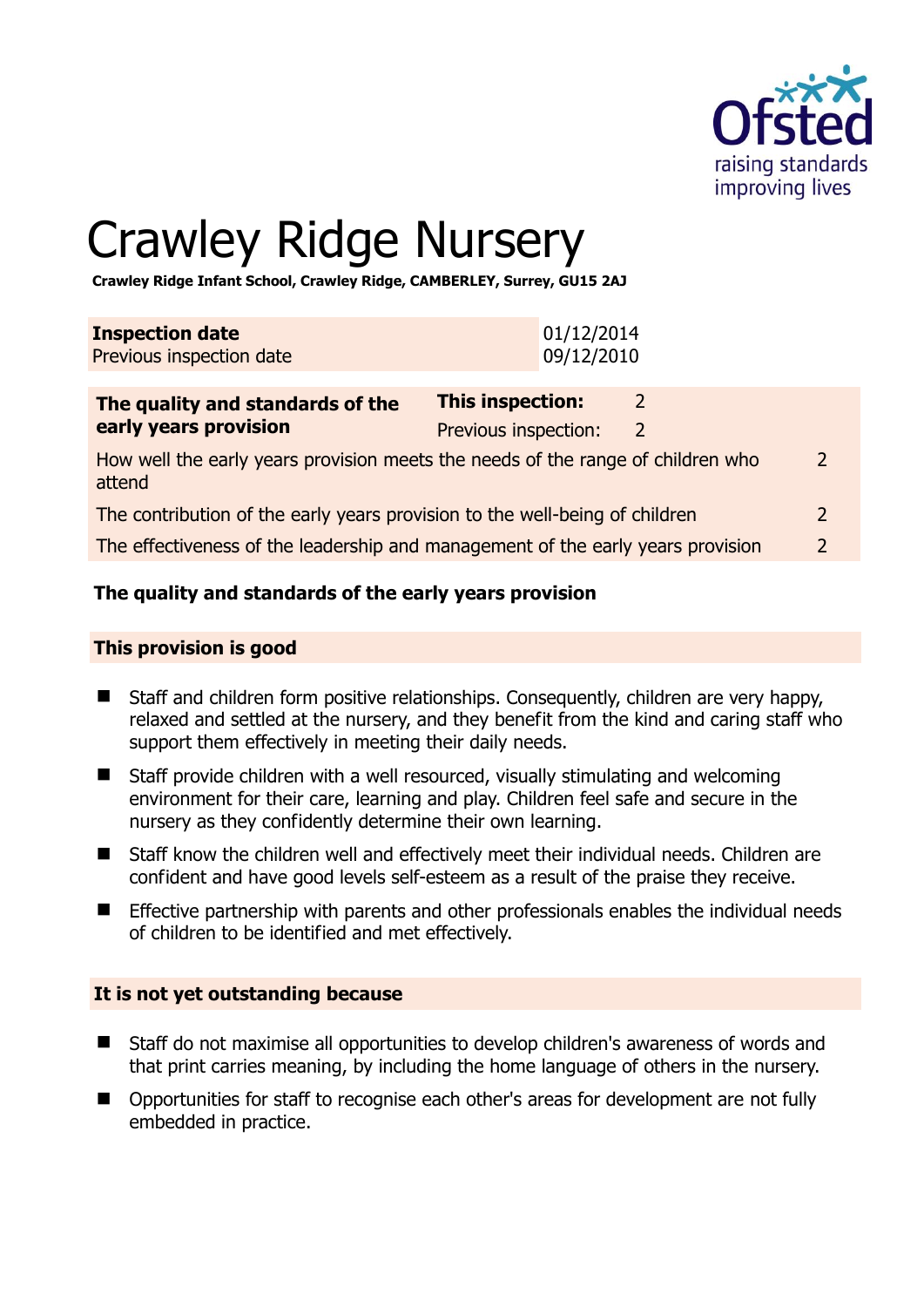# **Information about this inspection**

Inspections of registered early years provision are:

- scheduled at least once in every inspection cycle the current cycle ends on 31 July 2016
- scheduled more frequently where Ofsted identifies a need to do so, for example where provision was previously judged inadequate
- **•** brought forward in the inspection cycle where Ofsted has received information that suggests the provision may not be meeting the legal requirements of the Early Years Foundation Stage or where assessment of the provision identifies a need for early inspection
- **•** prioritised where we have received information that the provision is not meeting the requirements of the Early Years Foundation Stage and which suggests children may not be safe
- scheduled at the completion of an investigation into failure to comply with the requirements of the Early Years Foundation Stage.

# **Inspection activities**

- $\blacksquare$  The inspector viewed the areas children use with the deputy.
- $\blacksquare$  The inspector discussed nursery practice with the manager, deputy and staff.
- The inspector offered a joint observation with the manager.
- The inspector observed practice inside the nursery and in the outdoor area.
- The inspector took account of the views of parents on the day of inspection.

# **Inspector**

Hazel Stuart-Buddery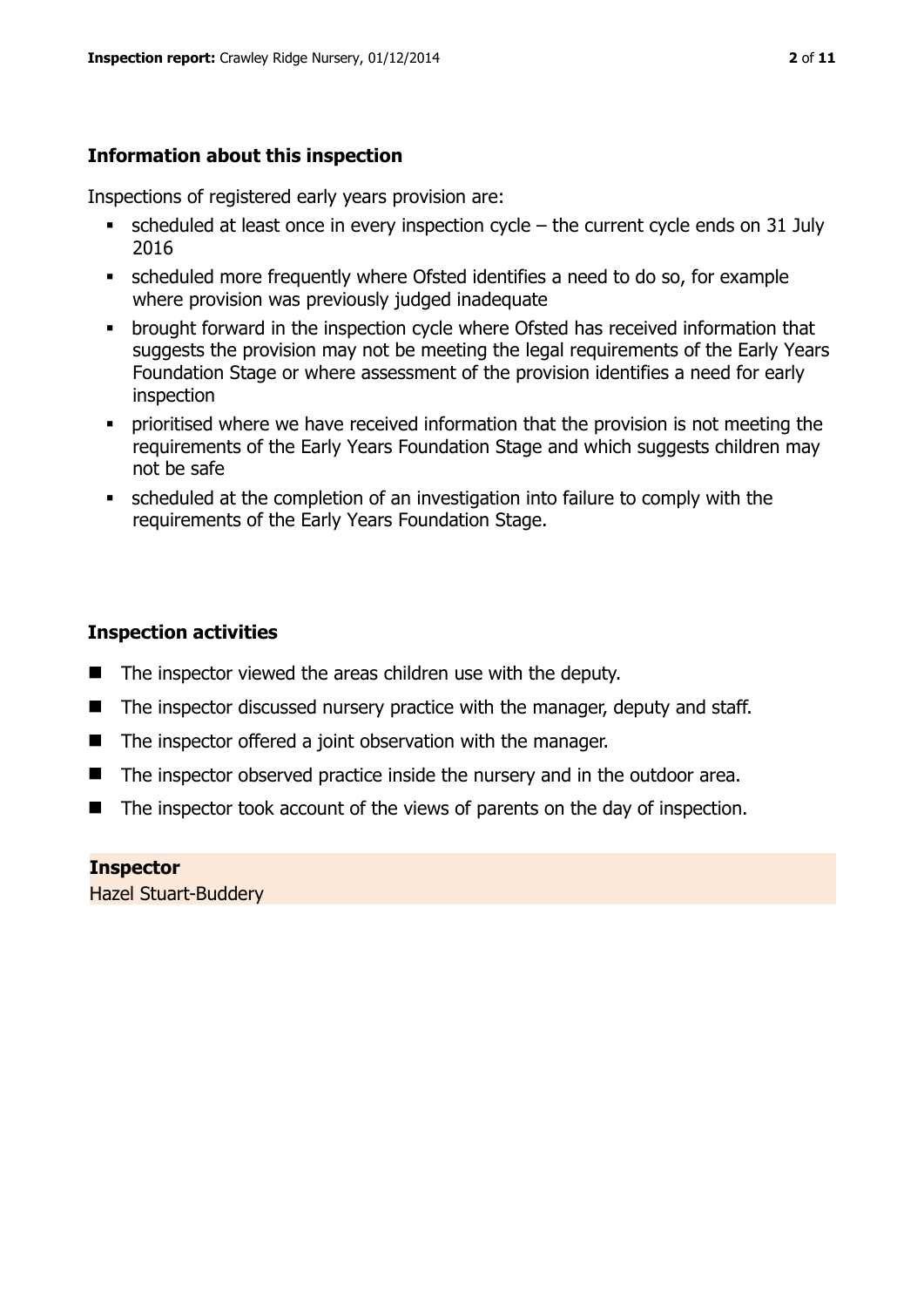#### **Full report**

#### **Information about the setting**

Crawley Ridge Nursery originally opened in 1998, and registered under its current ownership in 2010. It is a privately owned nursery and access to the provision is at ground level. The nursery operates from a self-contained classroom adjoining Crawley Ridge Infant School, in Camberley, Surrey. There are suitable toilet facilities on site and a fully enclosed outside play area. The nursery serves families from Camberley and the surrounding areas. The nursery is registered on the Early Years Register. It generally accepts children from the age of two and a half years. The provision is in receipt of funding for the provision of free early education to children aged two, three and four. There are currently 58 children on roll. The nursery supports children with special educational needs and/or disabilities as well as those who speak English as an additional language. The nursery is open term time only from 8.45am until 3.15pm. Children may attend all day or on a sessional basis, with or without lunch. Those children who stay for lunch bring a packed lunch from home. The nursery employs seven members of staff, of these, six hold appropriate early years qualifications. There is one member of staff who holds a first-aid qualification. The nursery receives support from the local authority.

#### **What the setting needs to do to improve further**

#### **To further improve the quality of the early years provision the provider should:**

- enhance labelling around the environment to include the home languages of children who attend, to further enable all children to value the language of others and strengthen their understanding that print carries meaning
- $\blacksquare$  strengthen the good professional relationships further, through staff-on-staff observations, which focus on valuing staff's strengths, skills and knowledge, and use these as a tool to further evaluate practice.

#### **Inspection judgements**

#### **How well the early years provision meets the needs of the range of children who attend**

Children thoroughly enjoy attending this nursery, which provides them with a stimulating, vibrant and welcoming environment where they learn through play. Children make good progress in their development because staff know them well. This enables every child to follow their own interests and to achieve their potential. The quality of teaching is good. Staff prepare activities well and this enables children to gain maximum enjoyment and achievement. For example, staff provide a range of different materials and glue for children to use to explore their imagination and create pictures. They provide a range of scissors that encourage children to become independent, such as left, right and dual-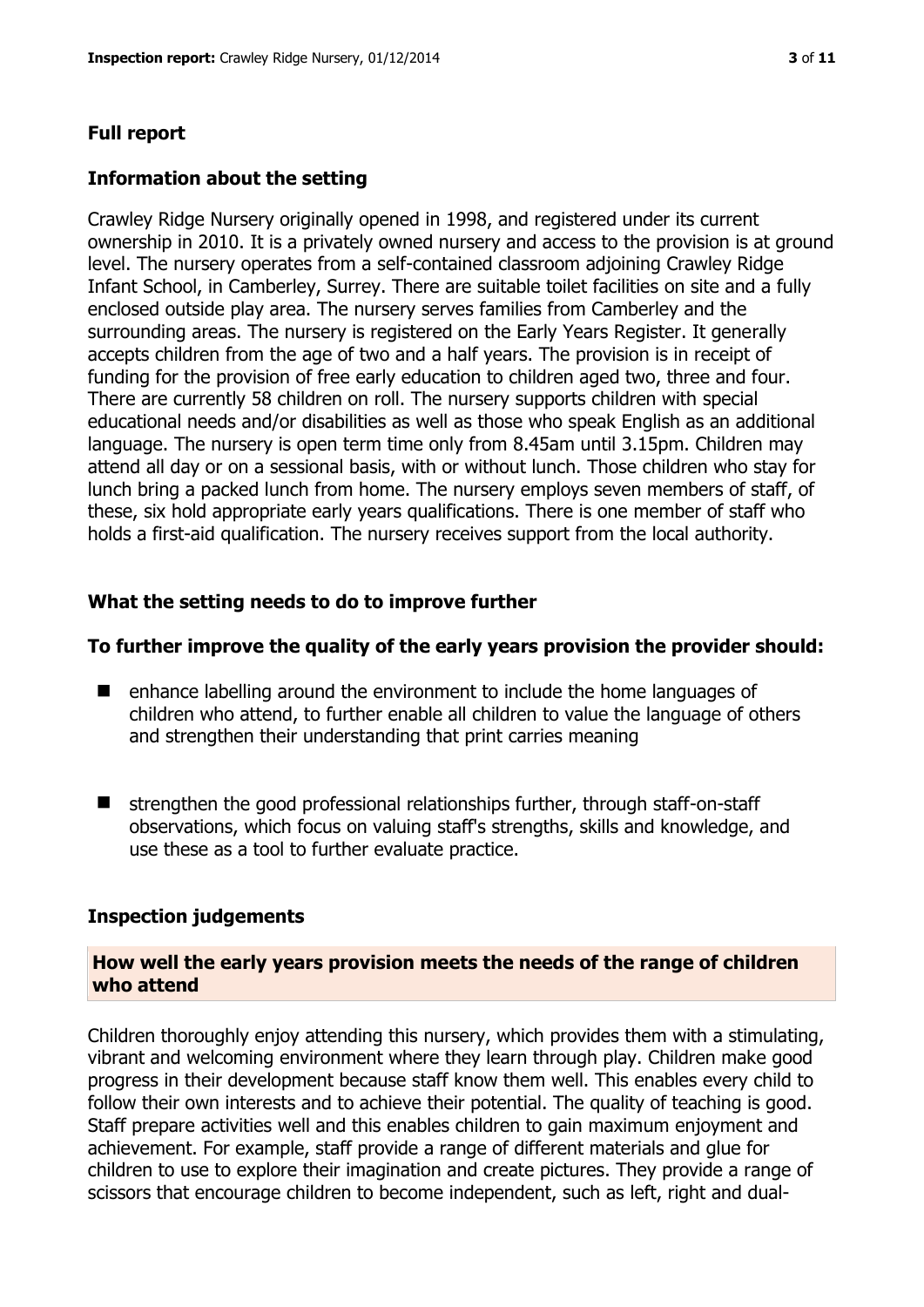handed scissors. Children are happily engaged in this activity. They happily accept support from staff who teach them how to use the scissors correctly. Children watch and listen carefully as staff demonstrate how to use them. After lots of encouragement and practise, some children are able to cut pieces of tissue paper by themselves. They smile proudly as they receive lots of praise. This positive approach from staff encourages children to havea-go, which promotes their development well.

Staff motivate and inspire children's learning through planned themes and topics. Displays of children's artwork show that they are celebrating Christmas. For example, during the inspection, children enjoyed making Christmas stockings to hang on their tree at home. They use their imagination as they choose how to decorate it. Staff extend their learning with good questioning techniques, and ask the children to think about how different materials feel. For example, some children describe the glitter as being very soft and cold. They confidently use the glue and create glittery patterns on their stockings. Activities such as these encourage children to use their imagination and develop their physical skills, for example, as they cut out the stockings with increasing confidence.

Children arrive happily and enthusiastically. They quickly go to their chosen activity and engage in play. Some children sit together in the book corner. They look at books together and make marks in notebooks pretending to write lists. They chat between themselves and negotiate rules. For example, some children are using torches and shine it in the eyes of the others. They quickly explain that they should not point the torch in their eyes and they give good explanations as to why. Staff nearby hear this, they sit down with the children to reinforce the reasons why, and gives lots of praise. Children listen well and take on board what has been said. They then shine the torch on the ceiling and away from anyone's eyes. This demonstrates that children are confident and able to express how they feel to others, which prepares them well for school.

Children are confident communicators and approach visitors with excitement as they show them paper money that they have brought in, as this week the letter is 'M'. Staff constantly talk to the children and ask them questions that encourage them to think before giving the answers. This enables children to develop good communication and language skills and, therefore, they are developing the skills they need for their future learning. Staff promote children's awareness of words in the environment and that print carries meaning. However, they do not display dual-language key words inside or outside to enhance the learning of those children with English as an additional language or encourage other children to value different home languages.

Staff have good knowledge of the learning and development requirements and of how children learn effectively. The key-person system works well and staff clearly understand each child's ability to learn. Staff complete the written progress check for two-year-old children and share these with parents. Staff plan a good educational programme that covers all areas of learning well. Observation and assessment are completed regularly and accurately, and reflect the current stages of development. Staff clearly identify children's next steps for learning and each term they set targets that cover all areas of learning. They share and agree targets with parents. Termly summaries of achievements are also completed and shared with parents. These measures fully support children to enable them to make good progress in relation to their starting points and prepare them well for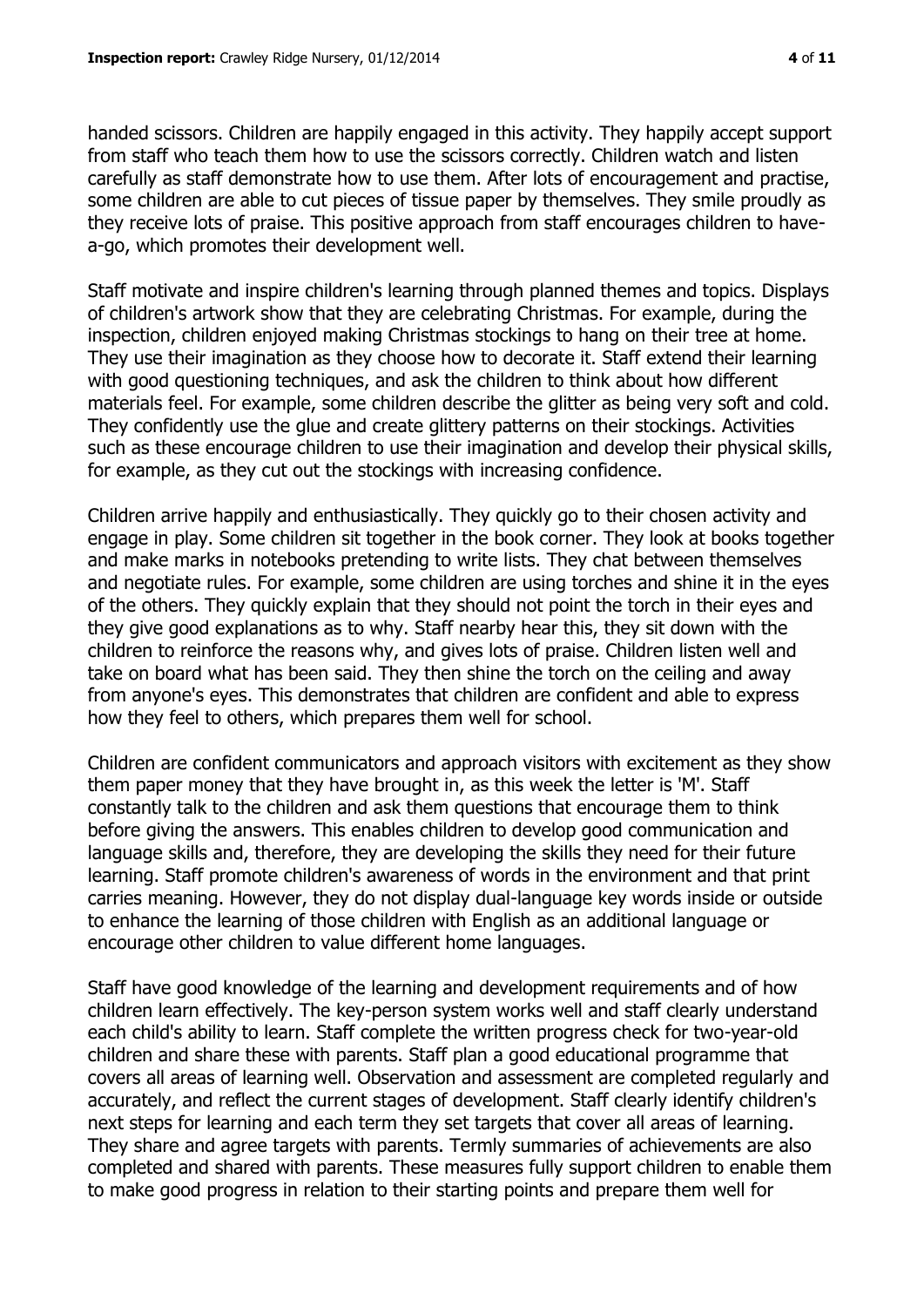school. Parents are strongly encouraged to be part of their children's learning. For example, staff provide resources, such as, number lines and colour pallets. They encourage parents to extend activities at home using these resources and this enables children to make progress in their learning and development. This demonstrates a joinedup approach to children's learning and development, and has positive outcomes on children's progress.

#### **The contribution of the early years provision to the well-being of children**

Staff provide a wide range of good quality and age-appropriate resources. They are organised well and children are able to independently choose what they want to use. Staff display a wealth of photographs, pictures, posters and children's artwork. These are visually stimulating and give children a strong sense of belonging. Resources are labelled with English words and pictures to help all children to choose what they want to use independently. Children are confident within the environment, and happily determine their own learning which supports their growing independence and curiosity. Staff foster good relationships with children. Effective key-person systems enable staff to understand the individual needs of children and their families, and provide appropriate support. New staff are fully supported and mentored which enables them to effectively build relationships with children and their families quickly. Staff are kind, calm and caring they have a positive approach towards the children, and this is conducive to an effective learning environment. Staff are very well deployed, enthusiastic and good role models to children. This helps children to settle well into the nursery. Staff teach children about manners and being kind to each other. They are consistent in their approach to good behaviour management. For example, staff gently remind children about saying 'please' and 'thank you', and give them lots of praise when they remember. They sensitively remind children about being kind to each other and about sharing resources with their friends while they are at nursery. Children cooperate well during play and happily accept the three minute timer if lots of children want to play with the same toy.

Staff teach children about healthy lifestyles well. During the inspection, children went outside to have some fresh air and exercise. They listened and watched carefully as staff demonstrated to them how to hop, jump and walk backwards. She encourages children to talk about why they need to have fresh air and exercise. Children develop their physical skills well as they enthusiastically run, skip, jump and hop from one side of playground to the other. They begin to develop their spacial awareness as they move their heads and use their eyes to look all around them as they walk backwards. Staff provide children with healthy snacks which they help to prepare. Children have access to drinks throughout the session and this enables them to make their own healthy lifestyles choices. Children independently wash their hands and help themselves to snacks. These skills support children's next stage in their learning, and prepare them for their move on to school.

Staff keep children safe as daily risk assessments are completed inside and outside. Any risk identified is quickly minimised to ensure children play safely. Children learn about their own risk taking as they use the resources around the nursery. For example, children listen and watch carefully when staff demonstrate how to use different equipment, and show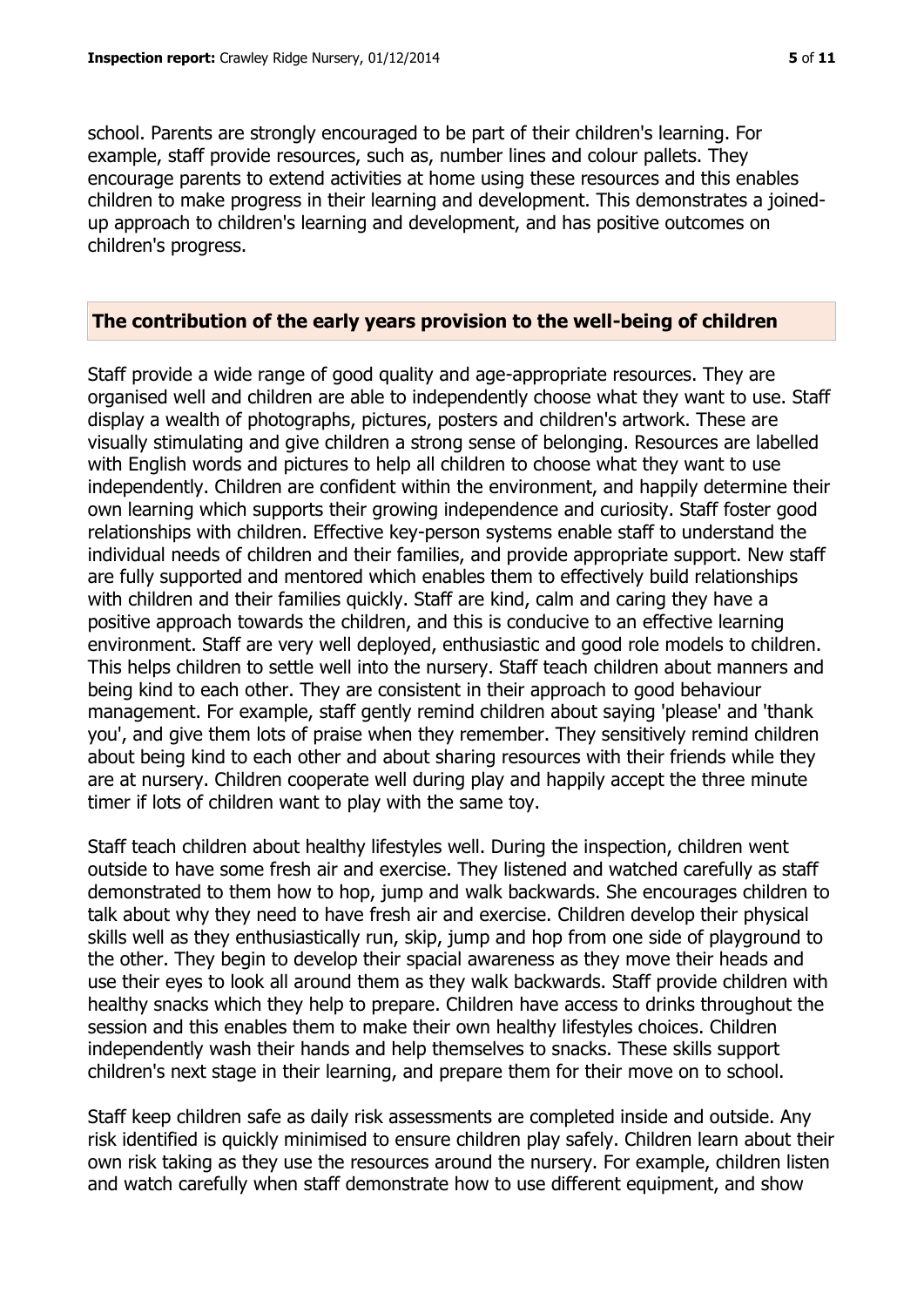increasing confidence when they use the equipment independently. Staff demonstrate a good awareness of how to safeguard children and all staff have attended appropriate training. Safeguarding is always high on the agenda and the manager regularly revisits safeguarding during staff meetings. Staff provide a wide range of stimulating activities and play experiences that help children develop in all skill areas. They display resources well and they are inviting to children, which encourages them to explore and investigate with enthusiasm.

#### **The effectiveness of the leadership and management of the early years provision**

Children make good progress in their learning and development, and staff keep them healthy and safe. This is because staff have a good understanding of their responsibilities in meeting the requirements of the Early Years Foundation Stage. Staff are confident in the procedures to follow should they have any safeguarding concerns. There are robust recruitment, vetting and ongoing suitability procedures in place to ensure all adults working with children are suitable. A detailed safeguarding policy is in place and covers the use of mobile phones, cameras and whistle blowing. Staff are deployed well to supervise the children, and always maintain high staff-to-child ratios. The manager is supernumerary which enables her to support staff and children effectively. Management check staff practice through regular supervision and appraisals. They encourage staff to undertake professional training, and a development plan is maintained that identifies future training and professional development. The manager observes the staff to gain an understanding of their knowledge, understanding and abilities, and uses these observations to further evaluate the nursery's practice. However, there is scope to enhance staff's professional development further, for example, by completing staff-onstaff observations and use this information to enhance each other's practice. The profiles on children are checked regularly to ensure accuracy and consistently. The manager spends time daily with the staff and children to ensure continued practice.

The nursery generally has good procedures in place to evaluate their practice. Parental questionnaires are completed and this enables staff to take on board parents' views about the nursery, and the care and education their child receives. They include the voice of the child in all evaluations of activities completed. The manager has written a comprehensive evaluation that clearly identifies the strengths and areas for development. The manager tracks and evaluates children's progress overall. She uses this information to look at the activities, resources and the learning programme they provide, to ensure they continually meet the needs of children to help them make good progress in all areas of learning. Staff effectively evaluate every target set for each child and they consider carefully if children have met the target or if it needs to be revisited. They reflect on the type of activity, how it was delivered, if it interested the child and identify if there is a learning need. As a result, the nursery focuses on the priorities for development in helping them to effectively meet the individual needs of children and their families.

Staff promote good partnerships with parents. Staff welcome parents and children as they arrive and share relevant information for the day. Parents benefit from a wealth of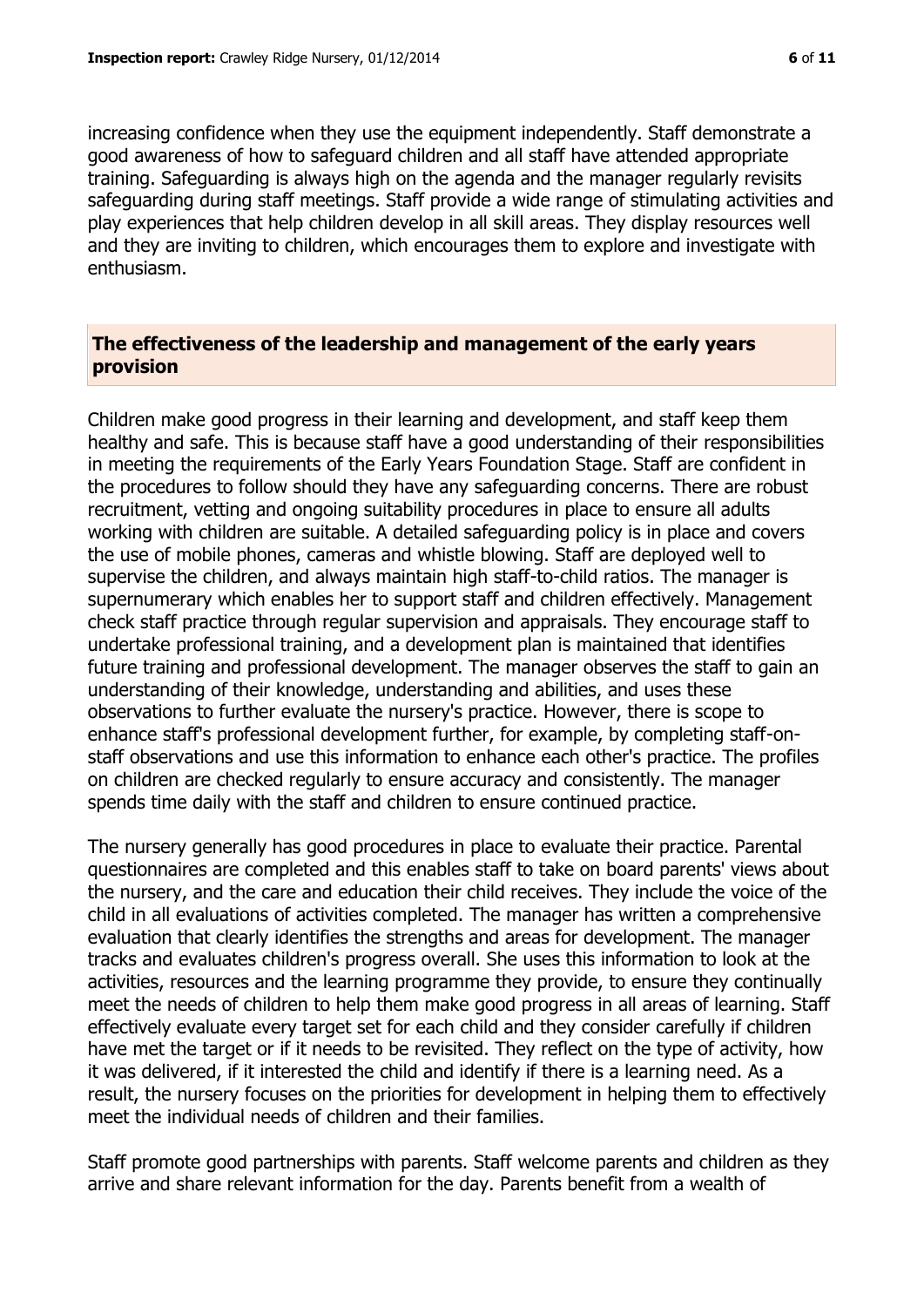information displayed on notice boards, including weekly and monthly planning. Wide ranges of photographs are displayed in a picture line to show parents the daily timetable and the type of activities that children enjoy. Parents shared their views of the nursery during the inspection. All parents spoken to are extremely happy with the care and education their child receives. They feel that, 'staff are friendly, caring and approachable' and know their children well. Staff are always available to talk to parents and have an open-door policy. They have regular meetings with parents and share their child profiles at least termly. Staff work effectively with other professionals to ensure the individual needs of children are met as required.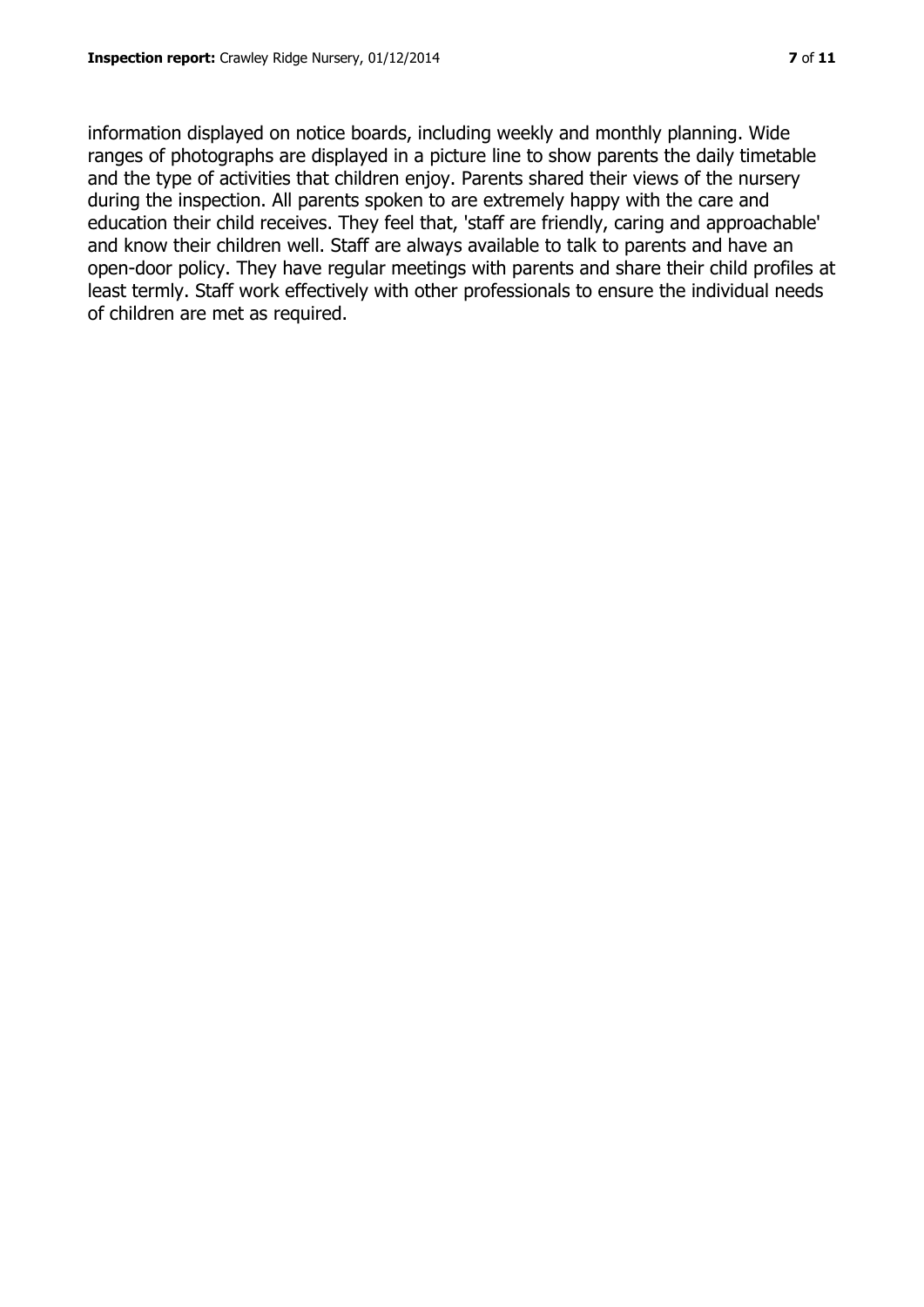# **What inspection judgements mean**

# **Registered early years provision**

| <b>Grade</b> | <b>Judgement</b>        | <b>Description</b>                                                                                                                                                                                                                                                                                                                                                                                |
|--------------|-------------------------|---------------------------------------------------------------------------------------------------------------------------------------------------------------------------------------------------------------------------------------------------------------------------------------------------------------------------------------------------------------------------------------------------|
| Grade 1      | Outstanding             | Outstanding provision is highly effective in meeting the needs<br>of all children exceptionally well. This ensures that children are<br>very well prepared for the next stage of their learning.                                                                                                                                                                                                  |
| Grade 2      | Good                    | Good provision is effective in delivering provision that meets<br>the needs of all children well. This ensures children are ready<br>for the next stage of their learning.                                                                                                                                                                                                                        |
| Grade 3      | Requires<br>improvement | The provision is not giving children a good standard of early<br>years education and/or there are minor breaches of the<br>safeguarding and welfare requirements of the Early Years<br>Foundation Stage. We re-inspect nurseries and pre-schools<br>judged as requires improvement within 12 months of the date<br>of inspection.                                                                 |
| Grade 4      | Inadequate              | Provision that is inadequate requires significant improvement<br>and/or enforcement action. The provision is failing to give<br>children an acceptable standard of early years education and/or<br>is not meeting the safeguarding and welfare requirements of<br>the Early Years Foundation Stage. It will be monitored and<br>inspected again within six months of the date of this inspection. |
| Met          |                         | There were no children present at the time of the inspection.<br>The inspection judgement is that the provider continues to<br>meet the requirements for registration.                                                                                                                                                                                                                            |
| Not met      |                         | There were no children present at the time of the inspection.<br>The inspection judgement is that the provider does not meet<br>the requirements for registration.                                                                                                                                                                                                                                |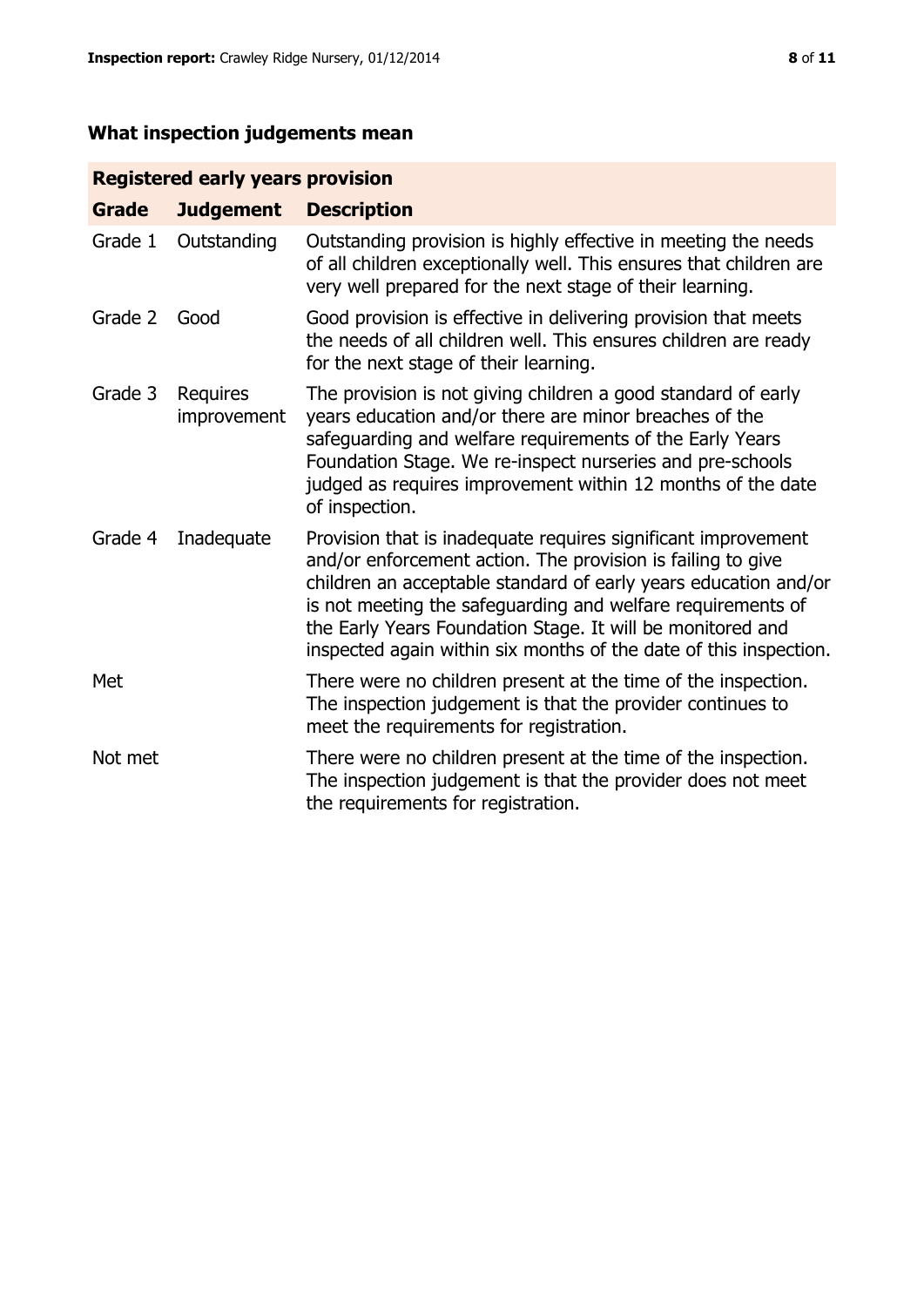### **Inspection**

This inspection was carried out by Ofsted under sections 49 and 50 of the Childcare Act 2006 on the quality and standards of provision that is registered on the Early Years Register. The registered person must ensure that this provision complies with the statutory framework for children's learning, development and care, known as the Early Years Foundation Stage.

# **Setting details**

| Unique reference number       | EY412294                 |
|-------------------------------|--------------------------|
| <b>Local authority</b>        | Surrey                   |
| <b>Inspection number</b>      | 838644                   |
| <b>Type of provision</b>      | Full-time provision      |
| <b>Registration category</b>  | Childcare - Non-Domestic |
| <b>Age range of children</b>  | $2 - 5$                  |
| <b>Total number of places</b> | 24                       |
| Number of children on roll    | 58                       |
| <b>Name of provider</b>       | Visagi Limited           |
| Date of previous inspection   | 09/12/2010               |
| <b>Telephone number</b>       | 01276 676158             |

Any complaints about the inspection or the report should be made following the procedures set out in the guidance *'Complaints procedure: raising concerns and making complaints* about Ofsted', which is available from Ofsted's website: www.ofsted.gov.uk. If you would like Ofsted to send you a copy of the guidance, please telephone 0300 123 4234, or email enquiries@ofsted.gov.uk.

# **Type of provision**

For the purposes of this inspection the following definitions apply:

Full-time provision is that which operates for more than three hours. These are usually known as nurseries, nursery schools and pre-schools and must deliver the Early Years Foundation Stage. They are registered on the Early Years Register and pay the higher fee for registration.

Sessional provision operates for more than two hours but does not exceed three hours in any one day. These are usually known as pre-schools, kindergartens or nursery schools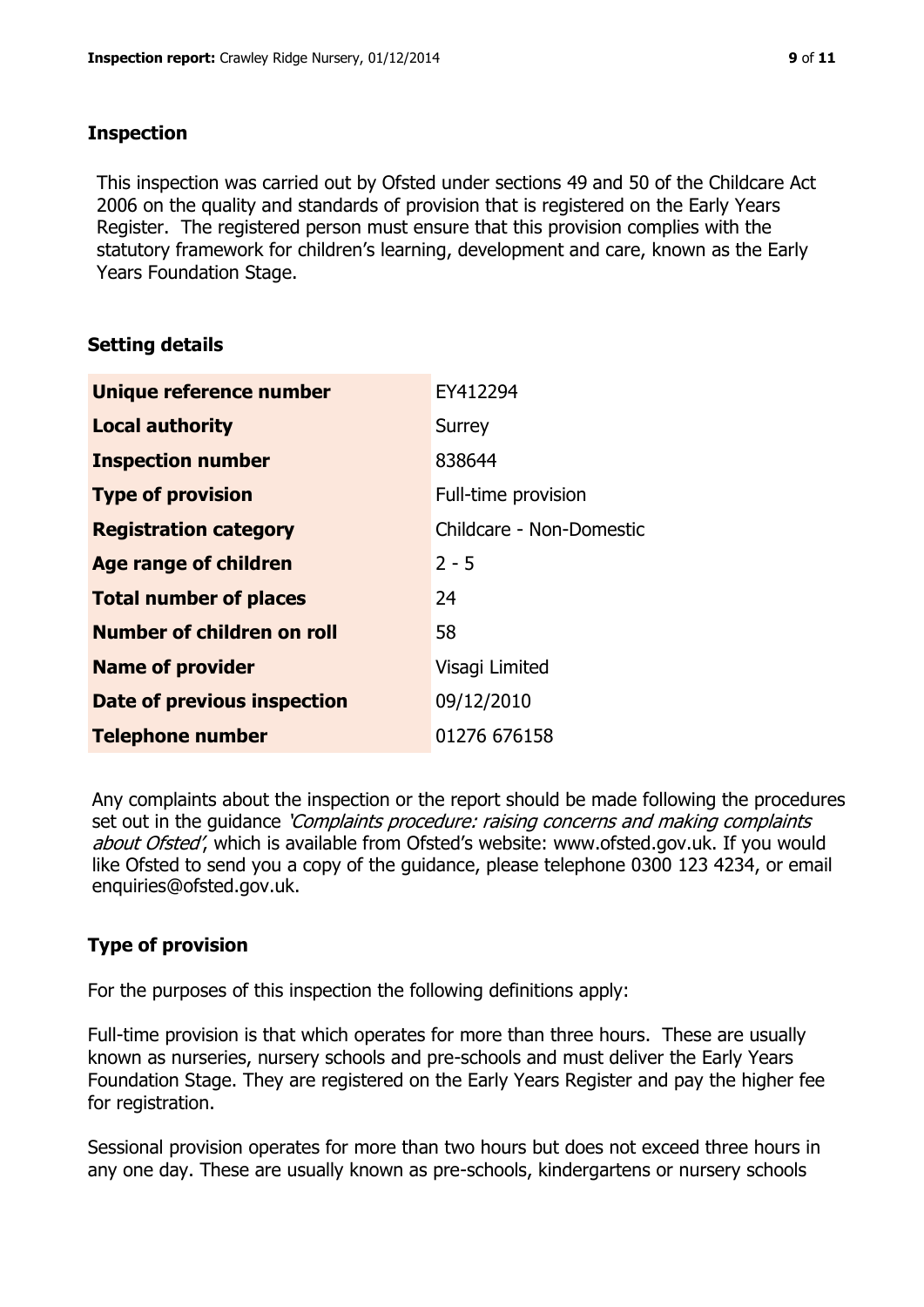and must deliver the Early Years Foundation Stage. They are registered on the Early Years Register and pay the lower fee for registration.

Childminders care for one or more children where individual children attend for a period of more than two hours in any one day. They operate from domestic premises, which are usually the childminder's own home. They are registered on the Early Years Register and must deliver the Early Years Foundation Stage.

Out of school provision may be sessional or full-time provision and is delivered before or after school and/or in the summer holidays. They are registered on the Early Years Register and must deliver the Early Years Foundation Stage. Where children receive their Early Years Foundation Stage in school these providers do not have to deliver the learning and development requirements in full but should complement the experiences children receive in school.